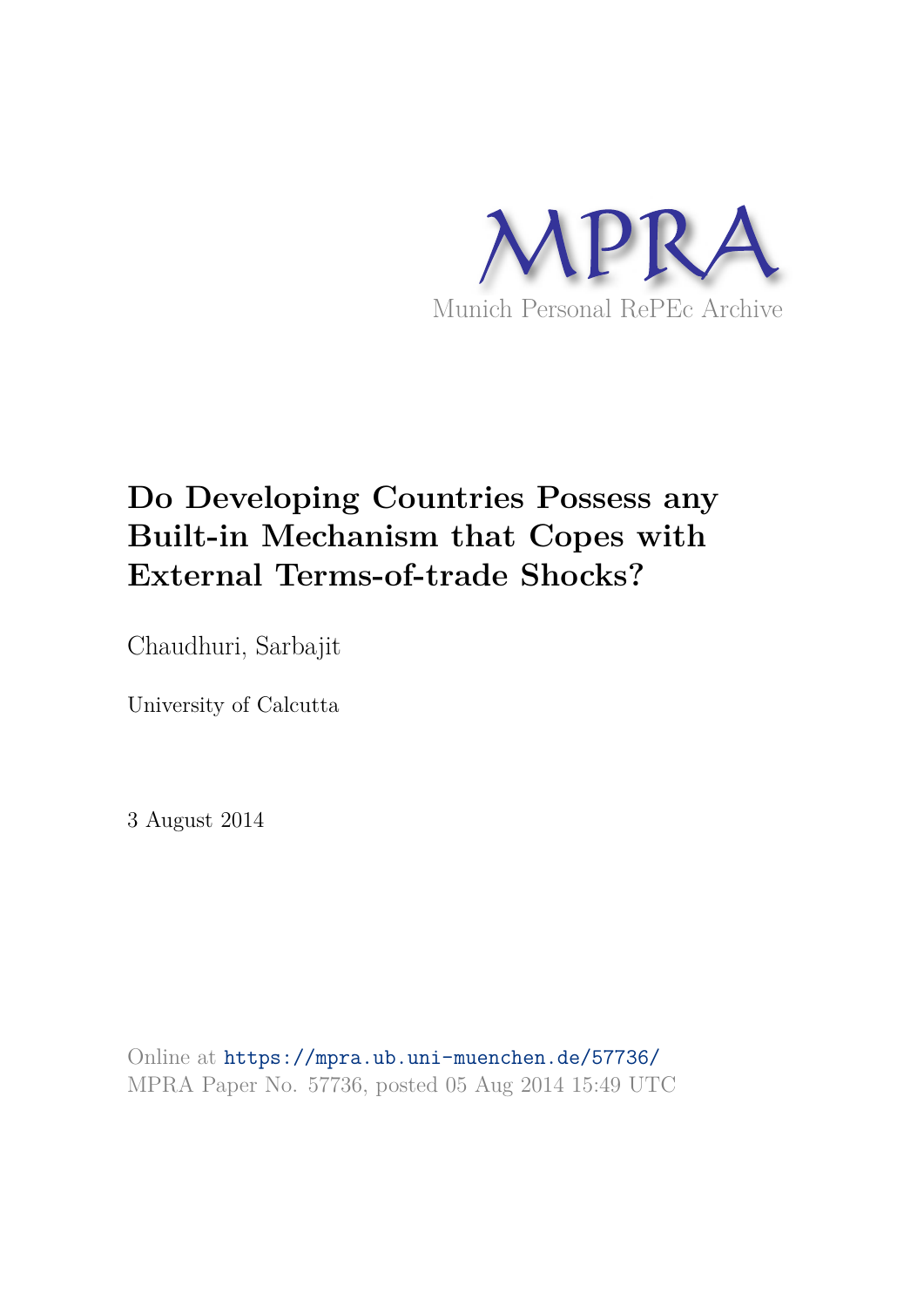### **Do Developing Countries Possess any Built-in Mechanism that Copes with External Terms-of-trade Shocks?**

**Sarbajit Chaudhuri Dept. of Economics University of Calcutta 56A, B.T. Road Kolkata 700 050 India.** 

**Address for communication:** Sarbajit Chaudhuri, 384/1 M.B. Road, Nimta, Belgharia, Kolkata 700049, India. Tel: (0)98305-30963 (M), 91-33-557-5082 (C.U.); Fax: 91-33- 2844-1490 (P); E-mail: sarbajitch@yahoo.com

#### **(August 02, 2014)**

**ABSTRACT:** This theoretical note shows that developing countries possess an inherent shock-absorbing mechanism that stems from their peculiar institutional characteristics that can lessen the gravity of detrimental welfare consequence of exogenous terms-oftrade disturbances in terms of a two-sector, full-employment general equilibrium model with endogenous labour market distortion. The analysis leads to a couple of important policies that should be adhered to preserve this in-built system. Finally, it offers an important statistically testable hypothesis, empirical validation of which might have an important bearing on formulation of development policies in these countries.

**Keywords:** Terms-of-trade shocks, Endogenous labour market imperfection, Shockabsorbing mechanism, Welfare, Developing countries, General equilibrium.

**JEL Classification:** D59, D60, F41, F13, F21, J42, J52.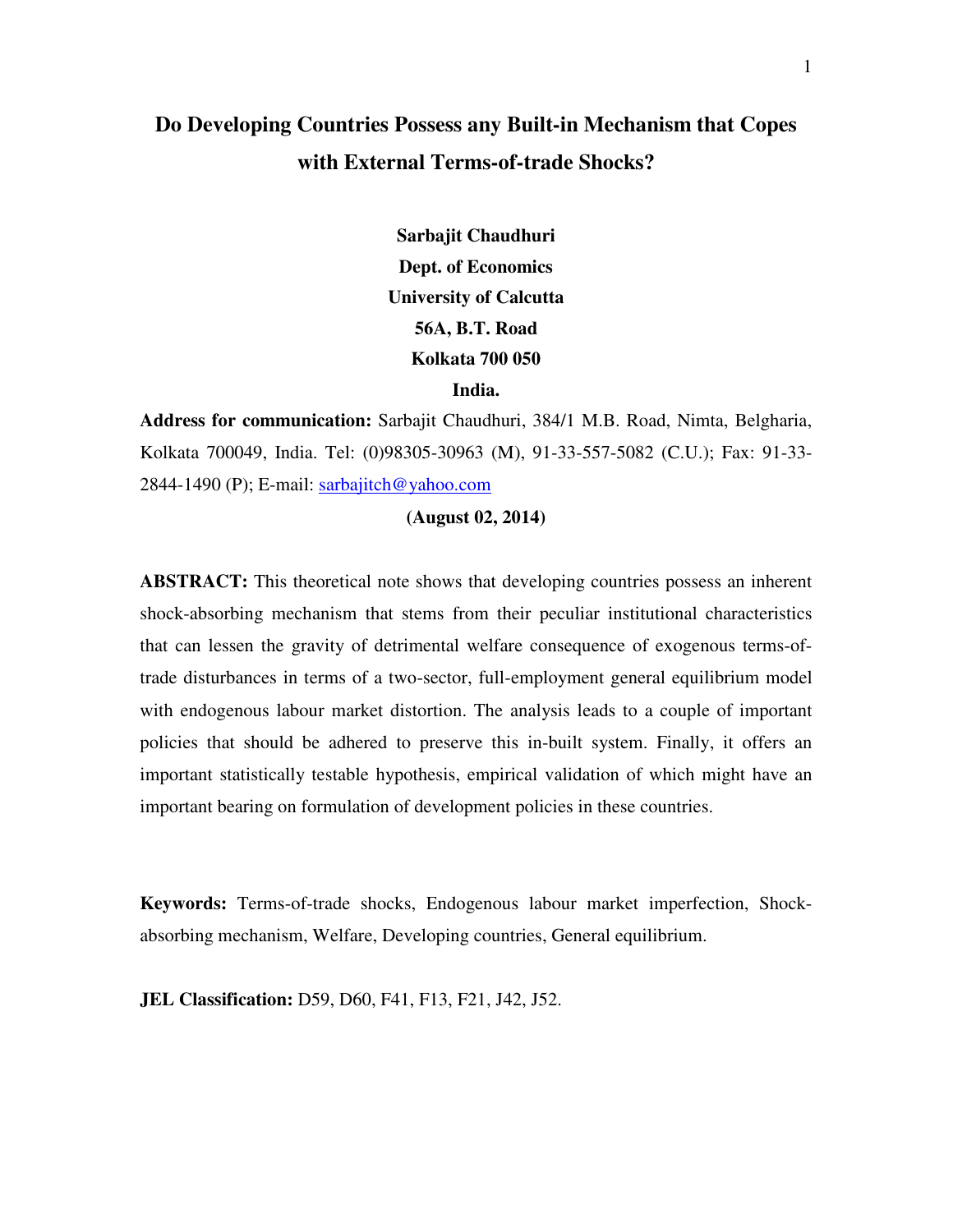## **Do Developing Countries Possess any Built-in Mechanism that Copes with External Terms-of-trade Shocks?**

#### **1. Introduction and motivation**

-

That developing countries are much more vulnerable to external terms-of-trade (TOT) (the price of its exports relative to the price of its imports) shocks relative to countries in the northern part of the world has been pointed out by several empirical studies. Such fluctuations are undesirable because they contribute to significantly increased volatility in the growth of output and hence social welfare. Studies e.g. Baxter and Kouparitsas (2006), Broda (2004), Mendoza (1995) and Kose (2002) have found that TOT fluctuations are twice as large in developing countries as in developed nations. Baxter and Kouparitsas (2006) have attributed this pattern to the heavy reliance of developing countries on commodity exports, whose prices are more volatile vis-à-vis those of manufactured goods. They also assert that sharp swings in the TOT affect many of the southern economies because they generally have a high degree of openness to foreign trade. According to Broda (2004) developing countries are also very exposed to terms-oftrade fluctuations because they have little influence over their export prices. World markets dictate the price of the goods which the developing economies export. On the contrary, developed countries and oil exporters can exert a substantial control on export prices. So, TOT shifts in developing countries are largely determined by forces outside the control of these nations which led Mendoza (1995) and Kose (2002) to conclude that TOT movements can account for most of the output volatility in these countries.

Switching from fixed to flexible exchange rate regime and export diversification policies have often been advocated to minimize the negative effects resulting from international TOT disturbances.**<sup>1</sup>** However, possibly nowhere it has been pointed out that these economies have an inbuilt shock-absorbing mechanism that arises due to their peculiar

<sup>&</sup>lt;sup>1</sup> See for example, Hoffmann (2007), Tornell and Velasco (2000), Broda (2004), Broda and Tille (2003), Mendoza (1995) and Kose (2002) and Haddad et al. (2011).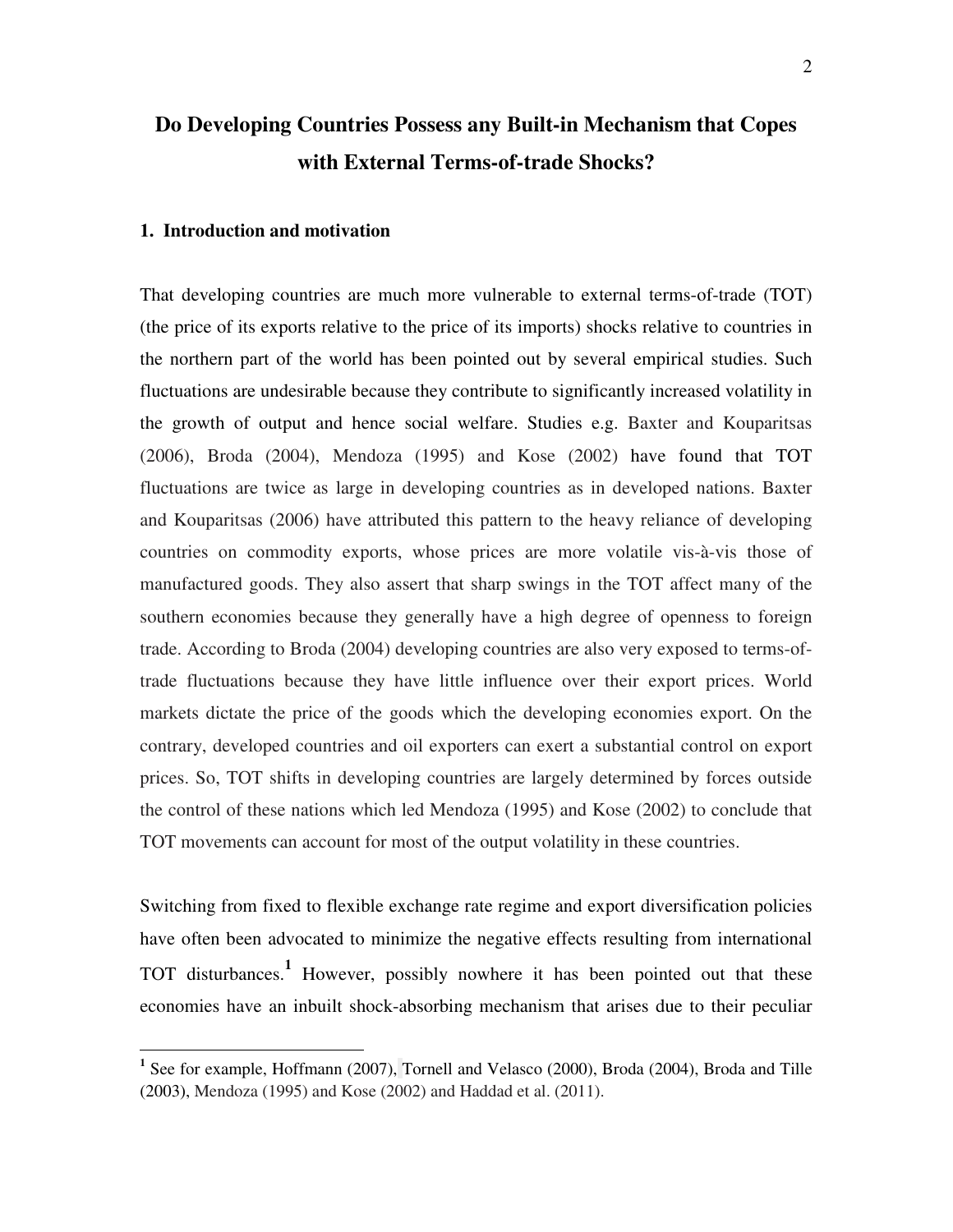institutional characteristics and hence the necessity for designing development policies so as to keep this mechanism unaffected has never been emphasized. In this short theoretical note without undermining the efficacy of other suggested measures, we have demonstrated by using the simplest and possibly the most widely used Heckscher-Ohlin-Samuelson (HOS) trade model for a small open economy with endogenous labour market distortion how the existence of labour market imperfection can lessen the gravity of the detrimental TOT shocks on welfare of these economies. Furthermore, we have shown that policies aimed at deregulating the labour market hurts the effectiveness of the inherent shock-absorbing capacity while trade reforms e.g. lowering the tariff rates on importables produce the opposite effects. Hence, the developing countries are advised to think twice before going for labour market reformatory policies and to enthusiastically implement trade reforms and lower their tariff rates on their importables for shielding themselves at least to a certain extent from detrimental consequence of exogenous volatile price movements in the international market.

Finally, the present analysis suggests an important statistically testable hypothesis. With the help of cross-country data it can easily be examined whether the developing nations with comparatively unregulated labour market characterized by lesser trade unionism and/or lower intersectoral wage differential have been less affected during the last worldwide economic recession vis-à-vis some other countries with relatively higher wage dispersion and trade union activities.

#### **2. The Model**

We consider the standard HOS model with labour market imperfection in sector 2 for a small open economy. In sector 2 (a formal sector) workers receive the endogenously determined unionized wage,  $W^*$ , while their counterparts in sector 1 (an informal sector) receive the competitive wage,*W* . Capital is perfectly mobile between the two sectors and its economy-wide return is*r* . All other standard assumptions of the HOS model are retained. Sectors 1 and 2 are the export and import-competing sectors, respectively. Commodity prices,  $P_i$  is are given by the small open economy assumption. Factor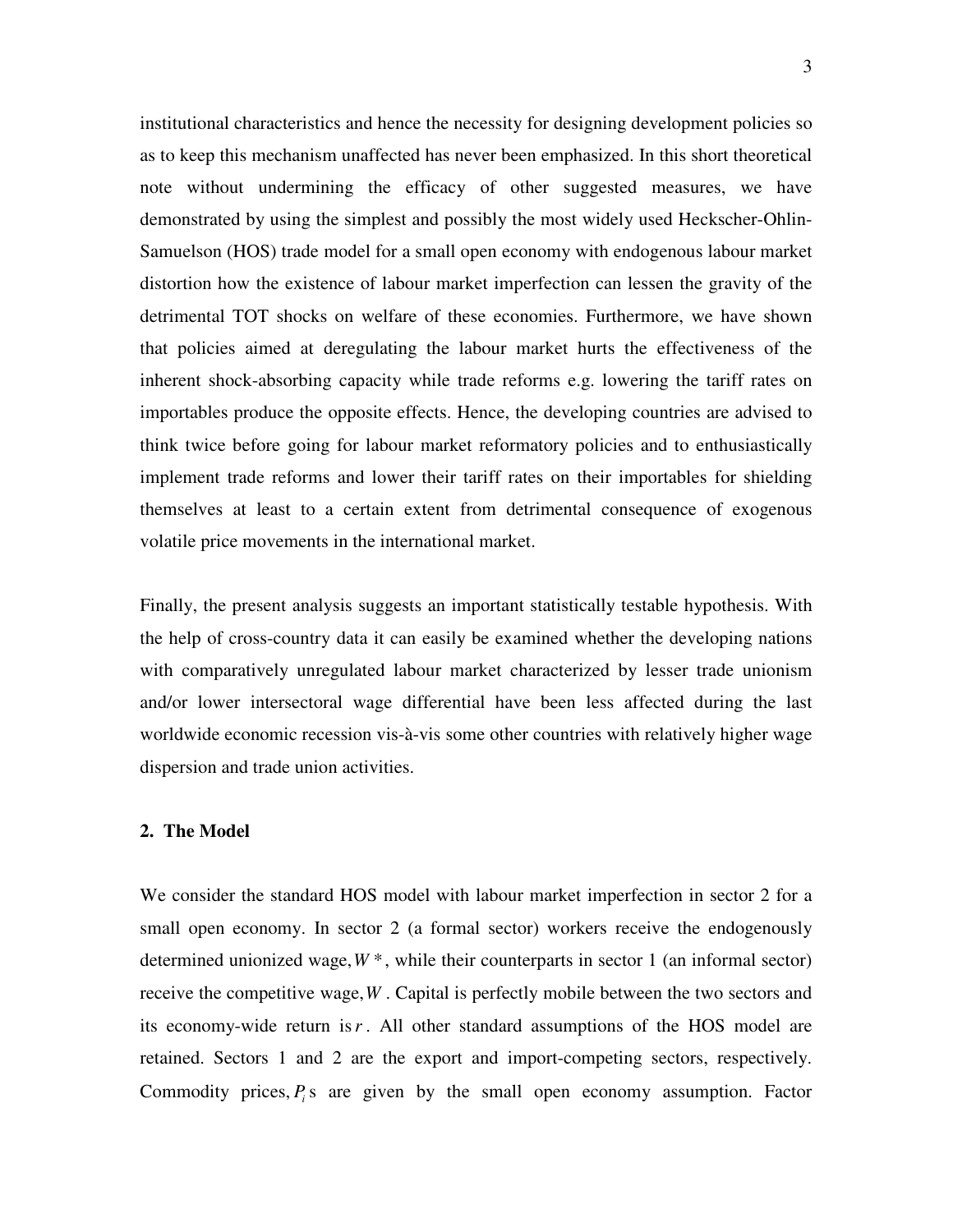endowments are also exogenously given. There is a tariff at the ad-valorem rate,*t* on the import of commodity 2 so that its domestic price is  $P_2^*$ , where  $P_2^* = (1 + t)P_2$ . Finally, commodity 1 is taken to be the numeraire.

The unionized wage is determined as a solution to the Nash bargaining game between the representative firm and the representative labour union in the unionized formal sector (sector 2) industry. Assuming homogenous firms and labour unions in sector 2 we here directly borrow the simple unionized wage function as derived in details in Chaudhuri and Mukhopadyay (2009) which is as follows.

$$
W^* = W^*(P_2^*, W, U) \; ; \; \text{with} \; (\frac{\partial W^*}{\partial U}), (\frac{\partial W^*}{\partial W}), (\frac{\partial W^*}{\partial P_2^*}) > 0 \tag{1}
$$

In equation (1) the parameter, *U* denotes the bargaining strength of the labour union in each formal sector firm.

Besides, 
$$
E_W = (\frac{\partial W^*}{\partial W} \frac{W}{W^*}) > 0
$$
;  $E_P = (\frac{\partial W^*}{\partial P_2} \frac{P_2^*}{W^*}) > 0$ ; and,  $E_U = (\frac{\partial W^*}{\partial U} \frac{U}{W^*}) > 0$  denote

the elasticities of  $W^*$  (.) with respect to  $W$ ,  $P_2^*$  and  $U$ , respectively; and,  $(E_w + E_p) = 1$ .  $\mathbb{D}^2$ 

The general equilibrium set-up of the economy is given by the following set of equations.

$$
Wa_{L1} + ra_{K1} = 1 \tag{2}
$$

$$
W^*(P_2^*, W, U)a_{L2} + ra_{K2} = (1+t)P_2 = P_2^*
$$
\n(3)

$$
a_{K1}X_1 + a_{K2}X_2 = K \tag{4}
$$

$$
a_{L1}X_1 + a_{L2}X_2 = L \tag{5}
$$

where  $a_{ji}$  is the amount of the *j* th factor required to produce one unit of output of sector *i* for  $j = L, K$ ; and,  $i = 1, 2$ . Here equations (2) and (3) are the two competitive zeroprofit conditions for the two industries while equations (4) and (5) are the two fullemployment conditions for capital and labour, respectively. Determination of factor prices and output levels are obvious.

-

**<sup>2</sup>** See Chaudhuri and Mukhopadyay (2009) in this context.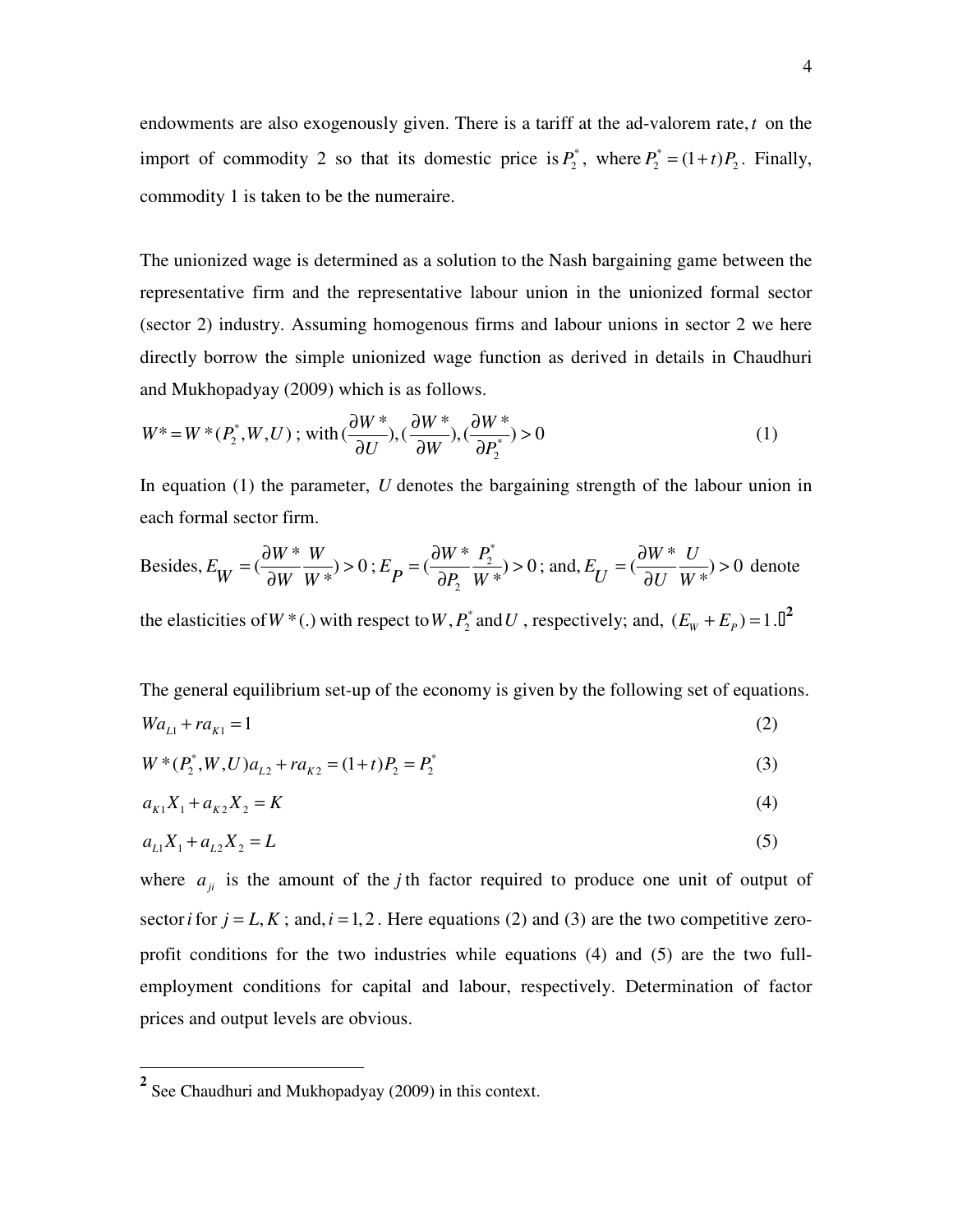We assume that sector 1 is more (less) labour-intensive (capital-intensive) than sector 2 in value sense i.e.  $\frac{m u_{L1}}{2} > \frac{m u_{L2}}{2}$ 1  $u_{K2}$  $\frac{L}{L}$   $\sim$   $\frac{W * a$  $K1$   $u_K$  $Wa_{L1}$   $W^*a$  $a_{K1}$  *a*  $\geq \frac{W - u_{L2}}{W}$ . As  $W^* > W$  it automatically implies that sector 1 is more (less) labour-intensive (capital-intensive) than sector 2 in physical sense.

The demand side of the model is represented by the following equations.

Let *V* denote social welfare that depends on the consumption of two commodities, denoted  $D_1$  and  $D_2$ . The strictly quasi-concave social welfare function is depicted by  $V = V(D_1, D_2)$  (6)

The balance of trade equilibrium requires that

$$
D_1 + P_2 D_2 = X_1 + P_2 X_2 \tag{7}
$$

or equivalently,

 $\overline{a}$ 

$$
D_1 + P_2^* D_2 = X_1 + P_2^* X_2 + t P_2 (D_2 - X_2)
$$
\n(7.1)

The volume of import of commodity 2, denoted *M* is given by the following.

$$
M = D_2(P_2^*, Y) - X_2
$$
  
(-)(+) (8)

In equation (8), *Y* denotes national income at domestic prices and is given by

$$
Y = X_1 + P_2^* X_2 + tP_2 M \tag{9}
$$

In equation (9),  $tP_2M$  measures the aggregate tariff revenue of the government which is transferred to consumers as lump-sum payments.**<sup>3</sup>**

<sup>&</sup>lt;sup>3</sup> This is the standard assumption made in the theoretical literature on international trade. See Marjit and Beladi (1996), Chaudhuri and Mukhopadhyay (2009, 2014) among others.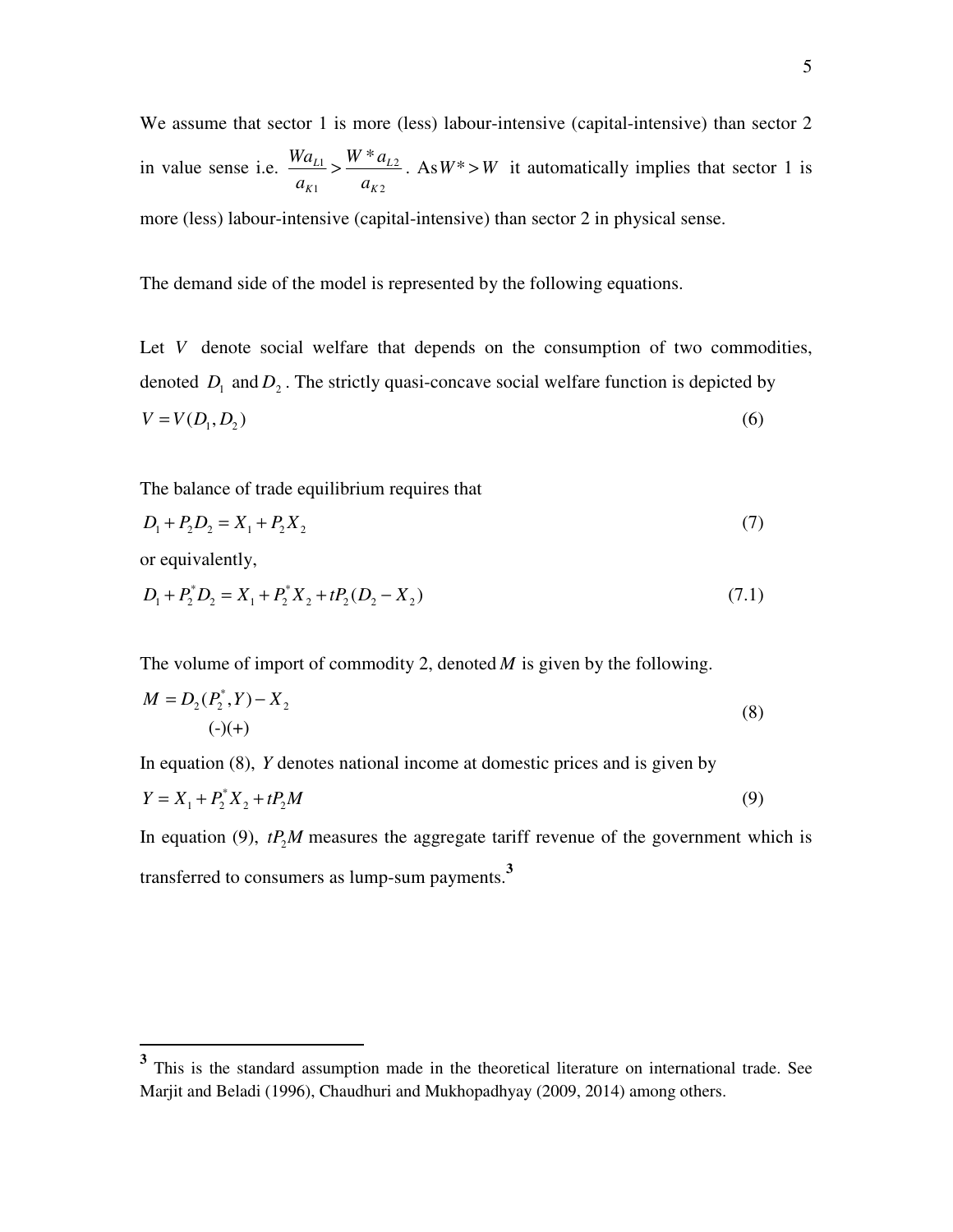#### **3 Consequences of deterioration in TOT**

Deterioration in TOT in the existing set-up is captured through an increase in the relative international price of commodity 2 i.e.  $P_2$ . Now if  $P_2$  increases given the rate of tariff, t its relative domestic price (inclusive of tariff),  $P_2^*$  also increases.

Totally, differentiating equations  $(1) - (5)$ , the following two propositions can easily be derived.

**Proposition 1:** Deterioration in the TOT leads to (i) a decrease in the competitive wage,  $W$ ; (ii) an increase in the return to capital,  $r$ ; (iii) an ambiguous effect on the unionized wage,  $W^*$ ; (iv) decreases in wage-rental ratios,  $(W / r)$  and  $(W^* / r)$ ; (v) an expansion (a contraction) of sector 2 (sector 1); and, (vi) an increase in employment of labour in sector 2,  $L_2 = a_{L2} X_2$ .

The consequences on *W* and *r* arise due to the *Stolper-Samuelson effect* while those on  $X_1$ and  $X_2$  occur following the subsequent *Rybczynski type effect*.<sup>4</sup> An increase in  $P_2^*$  produces a direct positive effect on  $W^*(E_p > 0)$  while the decrease in W produces an induced negative effect ( $E_W > 0$ ). As it is not possible to understand which of the two effects dominates over the other, the net effect on  $W^*$  is ambiguous. It depends on the magnitudes of different technological, institutional, and trade-related parameters. However, it can be easily shown that the  $(W^*/r)$  ratio surely decreases.<sup>5</sup> Consequently, producers in sector 2 substitute capital by labour that raises the labour-output ratio in this sector,  $a_{L2}$ . As sector 2 has expanded, the aggregate employment of labour in this sector,  $L_2 (= a_{L2} X_2)$  increases.

 $\ddot{\phantom{a}}$ 

**<sup>4</sup>** It is needless to point out that a *Stolper-Samuelson effect* is followed by a *Rybczynski type effect* if technologies of production are of variable-coefficient type.

**<sup>5</sup>** Interested readers can easily derive these results.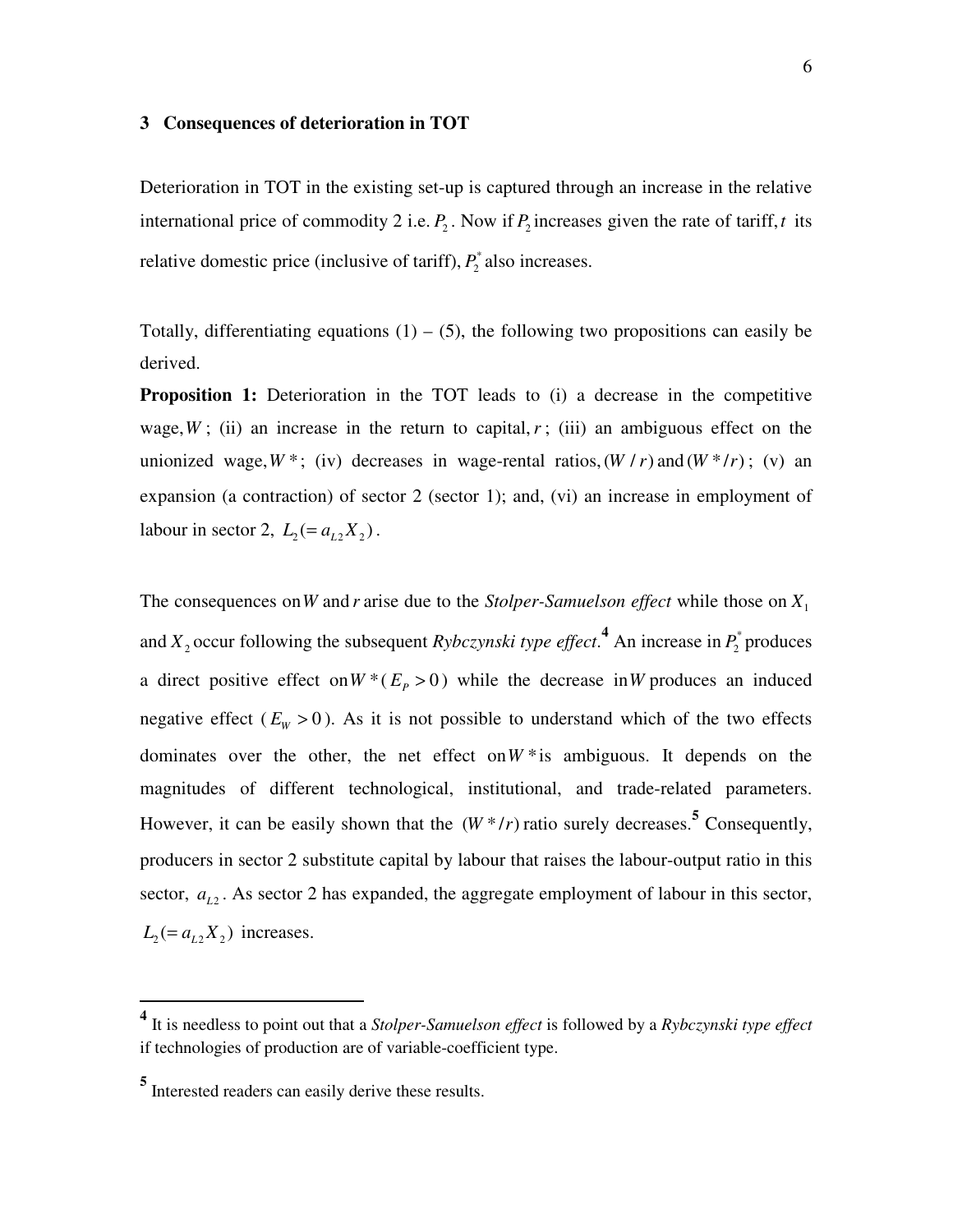**Propositions 2:** An exogenous TOT shock raises the intersectoral wage differential,  $(W^* - W)$ .

Intuitions are fairly straightforward. As explained above an increase in  $P_2^*$  lowers *W*. On the other hand,  $W^*$  is increasing in both  $P_2^*$  and  $W$ . As  $(E_W + E_p = 1)$ , even if the net effect on*W* \*is negative it would be less severe than that on *W* due to the presence of the additional direct positive effect on the former. Consequently the  $(W^* - W)$  gap widens.

Let us now examine the welfare consequence of the TOT shock. Differentiating equations  $(1) - (6)$ ,  $(7.1)$ ,  $(8)$  and  $(9)$  the following expression can be derived.<sup>6</sup>

$$
(\frac{1}{V_1}\frac{dV}{dP_2^*}) = v(W^* - W)(\frac{dL_2}{dP_2^*}) - (\frac{vM}{1+t}) + tP_2v[H - (\frac{dX_2}{dP_2^*})]
$$
  
(+) (+) (+) (+) (-) (+)

where:  $m = P_2^* (\partial D_2 / \partial Y)$  is the marginal propensity to consume commodity 2 (with  $1 > m > 0$ );  $v = [(1 + t) / {1 + t(1 - m)}] > 0$ ; and,  $H = [(\partial D_2 / \partial P_2^*) + D_2 (\partial D_2 / \partial Y)] < 0$  is the Slutsky's pure substitution term. We note that  $v > 1$  when  $t > 0$  because  $1 > m > 0$ . However, when  $t = 0$ ,  $v = 1$ .

From equation (10) the following proposition readily follows.

**Proposition 3:** The presence of labour market imperfection can soften the blow of an exogenous TOT shock on welfare.

Proposition 3 can intuitively be explained in the following fashion. In the existing set-up an exogenous TOT shock can affect social welfare in three ways. First, as the relative price of the import good rises, the import-competing sector (sector 2) expands following a *Rybczynski type effect* at the cost of the export sector (sector 1) as the former sector is more capital-intensive vis-à-vis the latter. Note that sector 2 is the higher wage-paying sector relative to sector 1. The higher (lower) wage-paying sector now absorbs more

 $\ddot{\phantom{a}}$ 

**<sup>6</sup>** Proofs can be available from the author on request.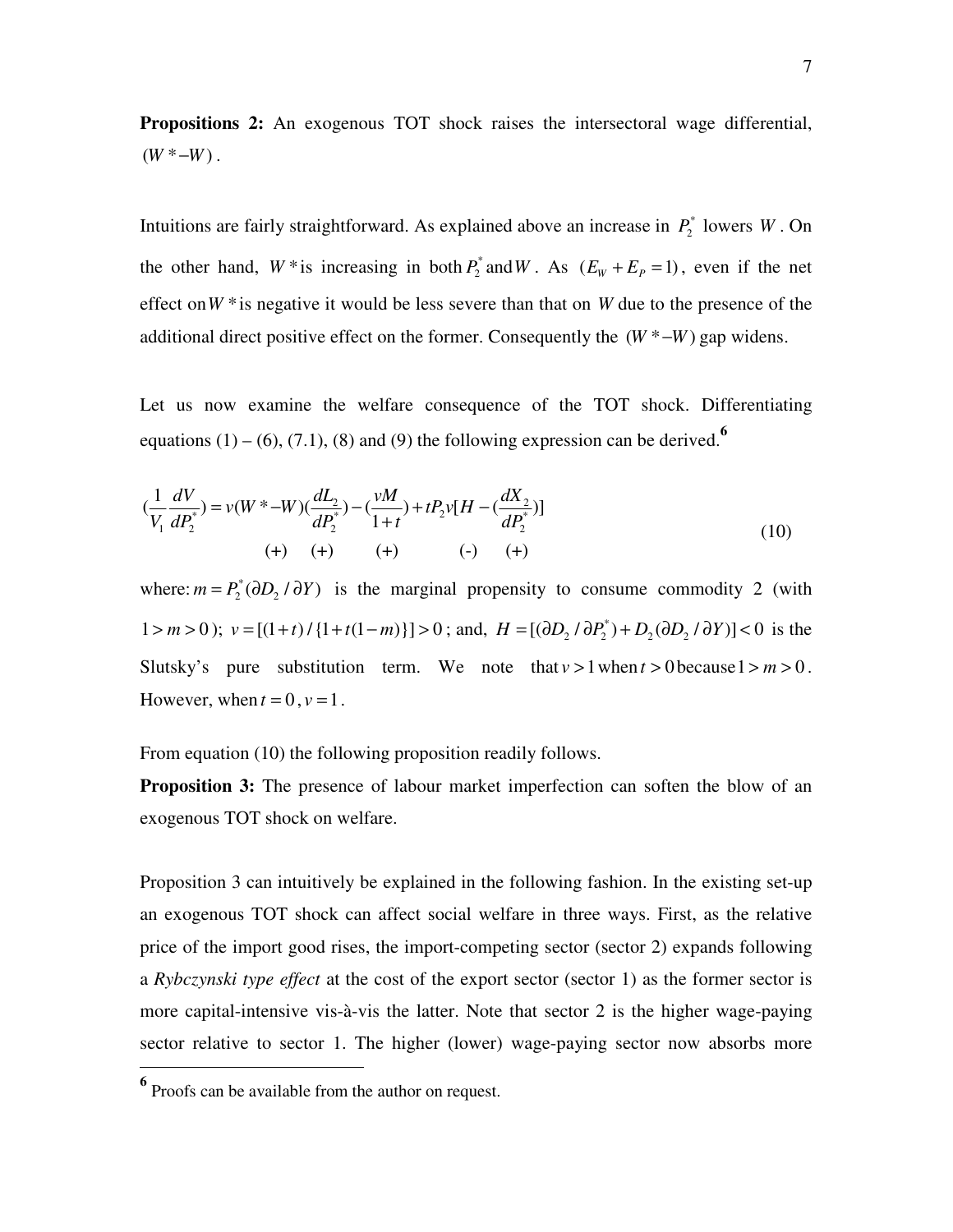(less) workers than previously. So, the aggregate wage income rises. This we call the *labour reallocation effect (LRE)*, which produces a positive effect on welfare. Secondly, welfare deteriorates as the economy has now to pay more for importing a certain amount of commodity 2 from the international market as its relative price has increased. This may be termed as the *value of import effect (VIE)*. Finally, the consumers would substitute consumption of commodity 2 by commodity 1 as the relative domestic price of the former,  $P_2^*$  has increased. Therefore, the aggregate demand for the import good falls but its domestic production has increased. Consequently the volume of import falls. As a result, the tariff revenue of the government that the consumers receive as transfer payments falls. This also adversely affects welfare. This may be called the *tariff revenue effect (TRE)*. The magnitudes of *TRE*, *VIE* and *TRE* are captured by the first, second and the third terms of the right-hand-side of equation (10), respectively. Therefore, we find that social welfare improves due to positive *LRE* and worsens due to both negative *VIE* and *TRE*. So, even if the positive *LRE* cannot dominate over the combined negative effect of *VIE* and *TRE*, it indeed neutralizes at least a part of the aggregate detrimental effect of the latter two on national welfare. We have already noted that  $v > 1$  when  $t > 0$ . Hence, from equation (10) it follows that the net negative effect of the TOT shock on welfare will be magnified.

In the absence of any tariff i.e. at  $t = 0$ , the tariff revenue is zero and hence the *TRE* does not exist. In this situation, the *LRE* would be more effective in nullifying the negative effect of the adverse TOT shock on welfare vis-à-vis the case with positive tariff. In (10),  $v = 1$  when  $t = 0$ . So, in the absence of any tariff the net negative consequence on social welfare would not be magnified. On the contrary, in the absence of any labour market imperfection we have  $W^* = W$ . Hence, there is no positive *LRE*. In this situation, the adverse consequence of adverse TOT movements at the international markets on national welfare would completely be felt by the economy.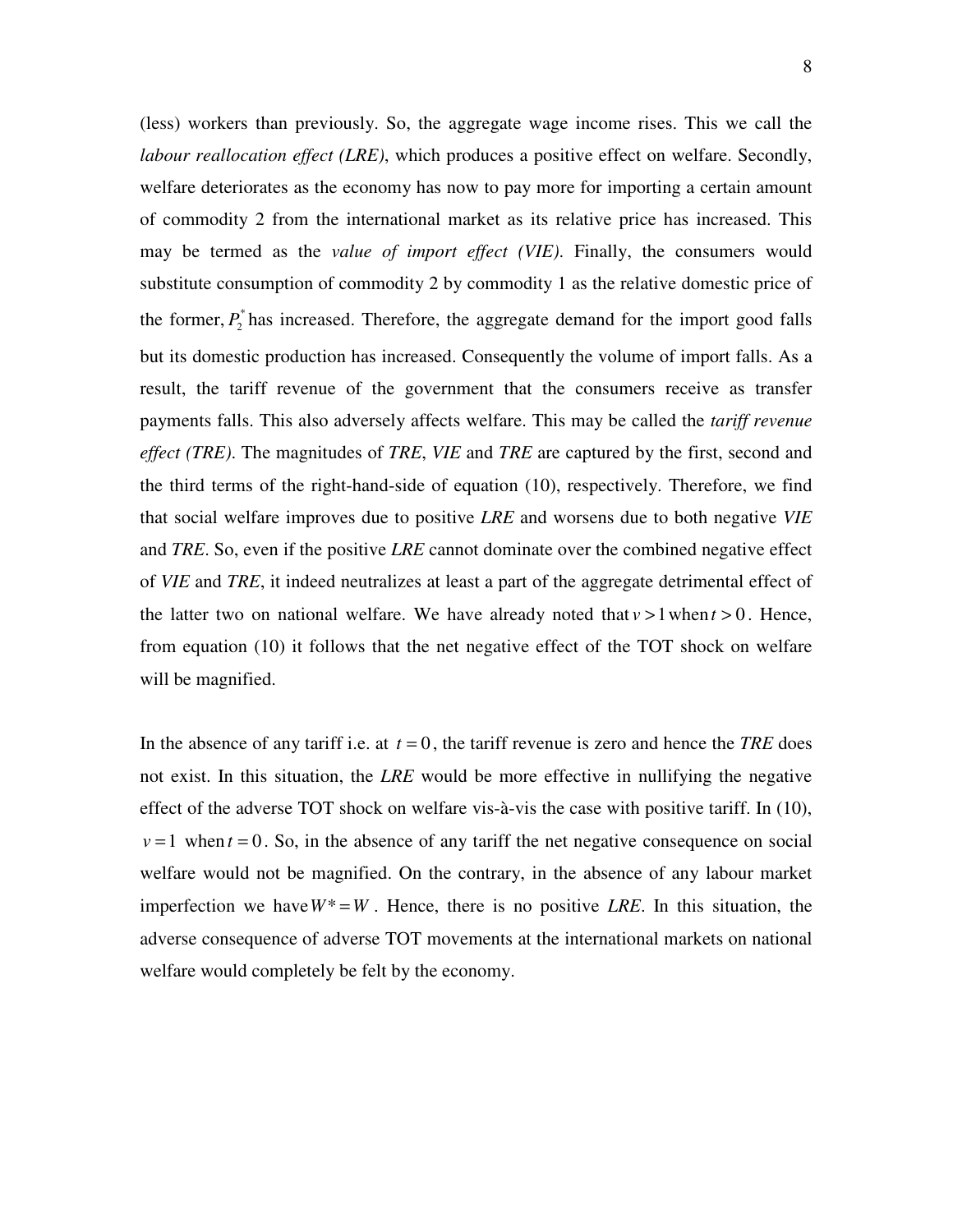#### **4. Concluding remarks and policy recommendations**

Some recent empirical studies have found that developing countries are more vulnerable to external terms-of-trade shocks compared to developed nations. Policies like switching from fixed to flexible exchange rate regime and diversification of the export basket have been advocated in general to minimize the negative effects resulting from such international disturbances. However, possibly no attempt has been made to identify the inherent shock-absorbing mechanism in the developing countries which arises out of their typical institutional characteristics. Consequently, the importance of designing appropriate development policies for preserving this beneficial conduit has not so far been explored. In this short theoretical note, we have demonstrated how the existence of labour market imperfection can lessen the gravity of detrimental TOT shocks on social welfare of these economies. We have also shown that policies aimed at deregulating the labour market hurt the efficacy of the internal shock-absorbing capacity while trade reforms e.g. lowering the tariff rate produce the opposite effects. The policy prescriptions that readily follow from our analysis are as follows: (i) these countries should think twice before going for reformatory policies in the labour market; and, (ii) they should vigorously implement trade reforms and lower their tariff rates on importables.

Our analysis also presents an important statistically testable hypothesis. One can examine by using cross-country data to verify whether countries with relatively unregulated labour market characterized by less trade unionism that are reflected in lesser intersectoral wage differential have been less affected during the last worldwide economic recession compared to countries with higher wage dispersion and more trade union activities. If this hypothesis is found to be statistically significant the purpose of the present analysis will be served.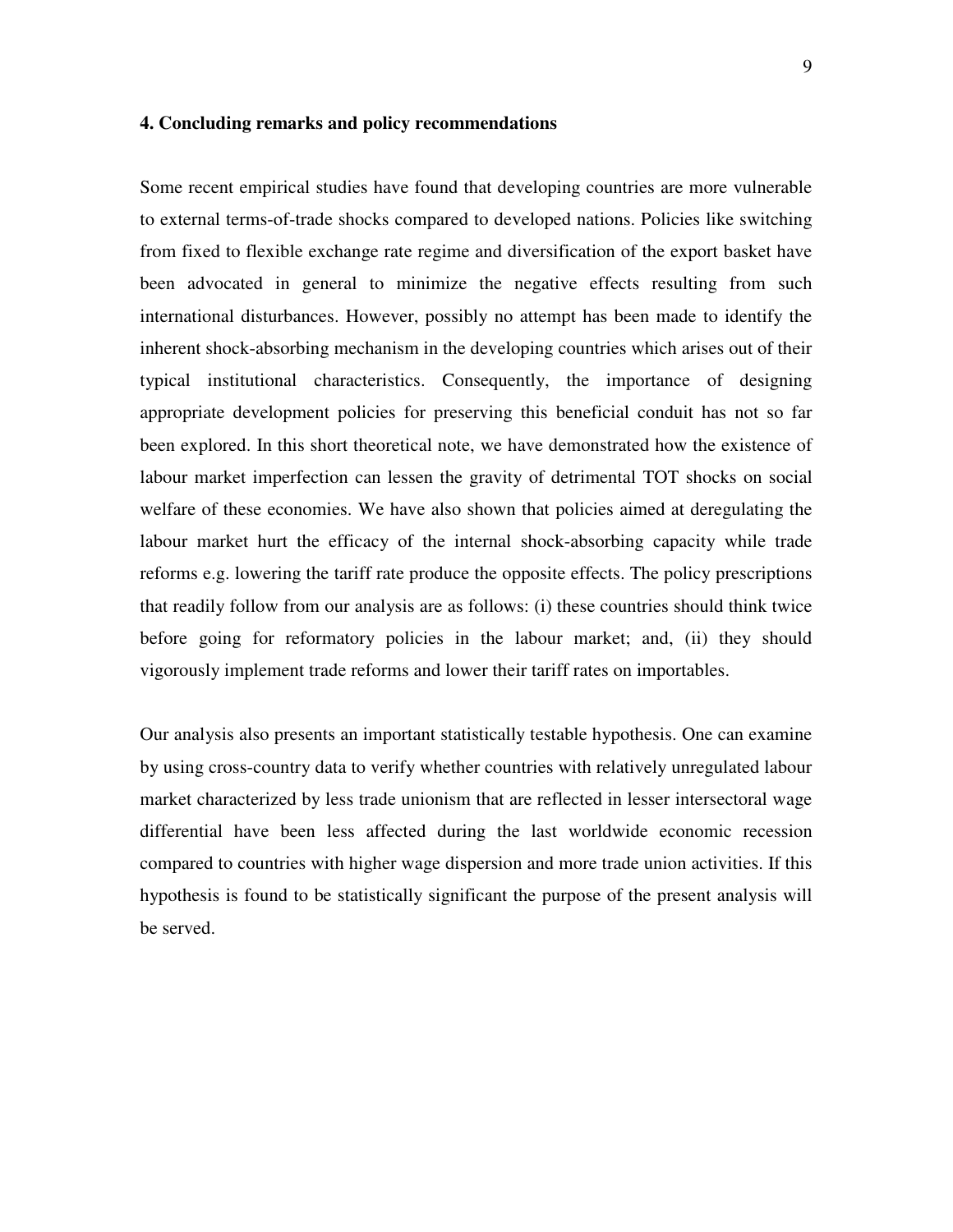#### **References:**

Baxter, M. and Kouparitsas, M. A. (2006): 'What can account for fluctuations in the terms of trade?', *International Finance* 9(1), 63-86.

Broda, C. (2004): 'Terms of trade and exchange rate regimes in developing countries', *Journal of International Economics* 63( 1), 31-58.

Broda, C. and Tille, C. (2003): 'Coping with terms-of-trade shocks in developing countries', *Current Issues in Economics and Finance* 9(11), Federal Reserve Bank of New York. Also available at *www. n e w y o r k f e d . o r g / r e s e a r c h / c u r r e n t \_ i s s u e s* 

Chaudhuri, S. and Mukhopadhyay, U. (2014): *Foreign Direct Investment: A Theoretical Evaluation,* Springer, New Delhi, India.

Chaudhuri, S. and Mukhopadhyay, U. (2009): *Revisiting the Informal Sector: A General Equilibrium Analysis*, Springer, New York.

Edwards, S. and Levy-Yeyati, E. (2003): 'Flexible exchange rates as shock absorbers', NBER Working Paper 9867. Cambridge, MA.

Haddad, M., Lim. J., Munro, L., Saborowski and Shepherd, B. (2011): 'Volatility, export diversification, and policy'. In M. Haddad and B. Shepherd Eds.), *Managing Openness: Trade and Outward-oriented Growth after the Crisis*, World Bank Publications, Chapter 11.

Hoffmann, M. (2007): 'Fixed versus flexible exchange rates: evidence from developing countries', *Economica* 74(295), 425-449.